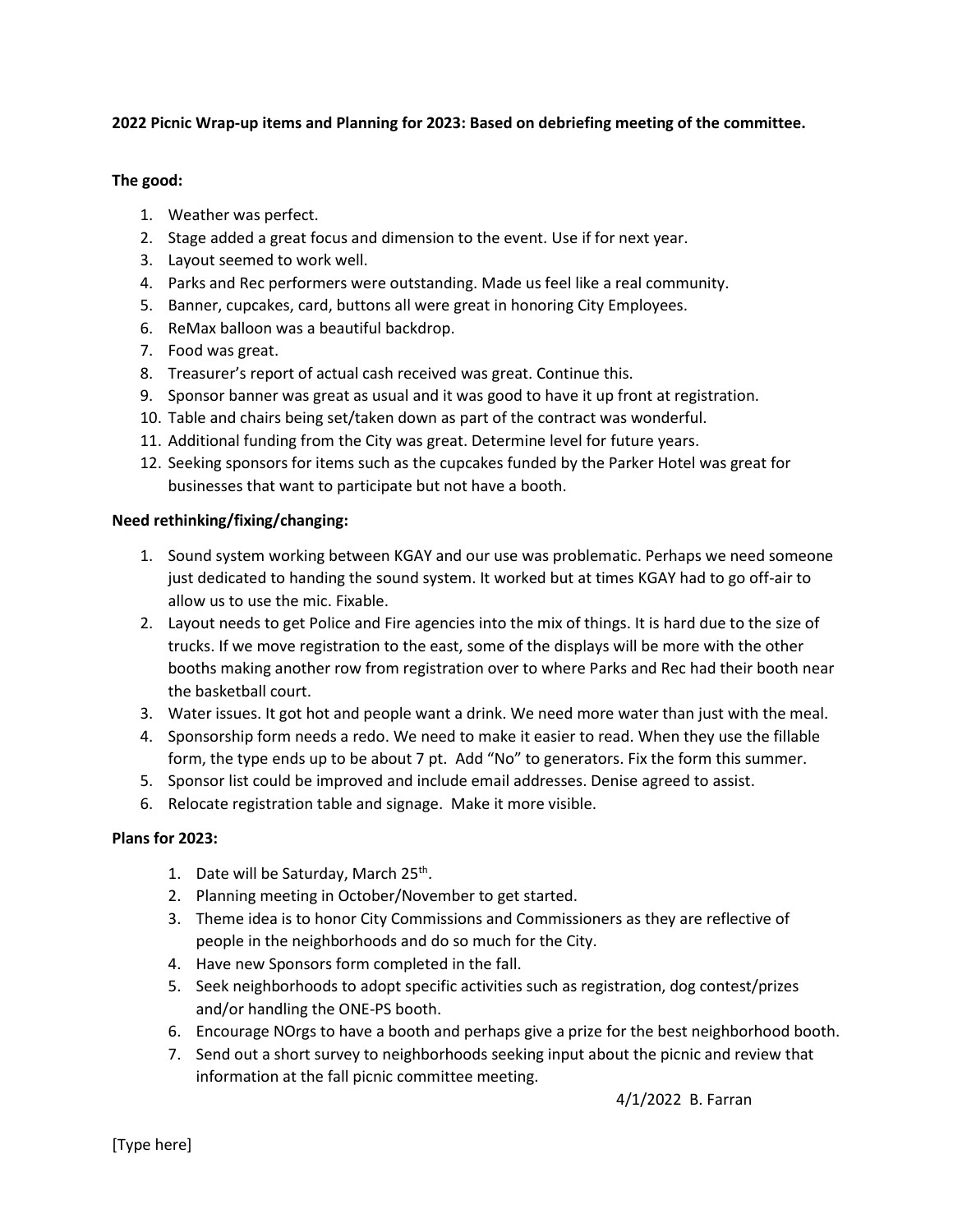#### **2022 Palm Springs Picnic Committee Financial Statement and Wrap-up: 3/30/2022**

With over 1100 attendees, 70+ booths and displays of community organizations, businesses, neighborhoods and City departments and Police and Fire Departments along with the Mayor, dancers and the drill team, the picnic was a big success. 1025 meals and 400 cupcakes were consumed and the ReMax balloon glowed in the sunlight of the perfect day in Palm Springs. City Employees were honored and children were entertained at the Parks and Rec booth. This is what "community" is all about.

## **Financial realities:**

- 1. Carry-over from 2019: Sustainability Commission (\$500) and Veolia (\$500) had requested that we not return their funds but to credit them for a booth at the next picnic. \$1000.
- 2. City of Palm Springs allocation: The City allocated \$4000 for the picnic expenses given the theme of Honoring our Palm Springs City Employees. Of this money, \$1756 was used to rent the tables and chairs. The remaining \$2244.00 will be invoiced by ONE-PS to defray picnic costs.
- 3. Donations: Donations from Picnic Committee members and their contacts, friends and neighborhoods amounted to over \$2000 including the banner, dog contest prizes, chips, water, supplies, buttons and miscellaneous. All donors were asked if they would like reimbursements and all declined as the success of the picnic and the participation in the process was a higher priority.
- 4. Expenses includes the cost of food at 1025 lunches at \$6.50 each equaling \$6662.50. ONE-PS purchased the cupcakes at \$336.00 and the cost was reimbursed via a donation by The Parker\*.

## **Total Income:**

| Carry-over: | \$1000.00   |
|-------------|-------------|
| Sponsors:   | \$9387.00   |
| City of PS: | \$4000.00   |
| TOTAL:      | \$14,387.00 |
| -vnancac'   |             |

| <b>Total Expenses:</b>   |            |  |
|--------------------------|------------|--|
| Food:                    | \$6662.50  |  |
| Cupcakes:                | $$336.00*$ |  |
| Tables/Chairs: \$1756.00 |            |  |

| <b>I AVICS/ CHAILS.</b> 21/ JU.UU |           |
|-----------------------------------|-----------|
| TOTAL:                            | \$8754.50 |
| Income less expenses: \$5632.50   |           |

# **Estimated donations:**

TOTAL: \$2000.00 **Estimated cost of picnic including donations:** \$8754.50 + \$2000.00=\$10,754.50

**Picnic Committee for 2022:** Co-Chairs: April Gunkel and Joy Brown Meredith. Members Raghda Zacharia, Mary Clifford, Peter Sipkins, ONE-PS chair, Denise Goolsby, Office of Neighborhoods, Jasmine Waits, Parks and Recreation Special Projects and Bob Farran, Events Chair. Special thanks to Tom Gardiner, ONE-PS treasurer and the staff and performers from the Parks and Recreation Department.